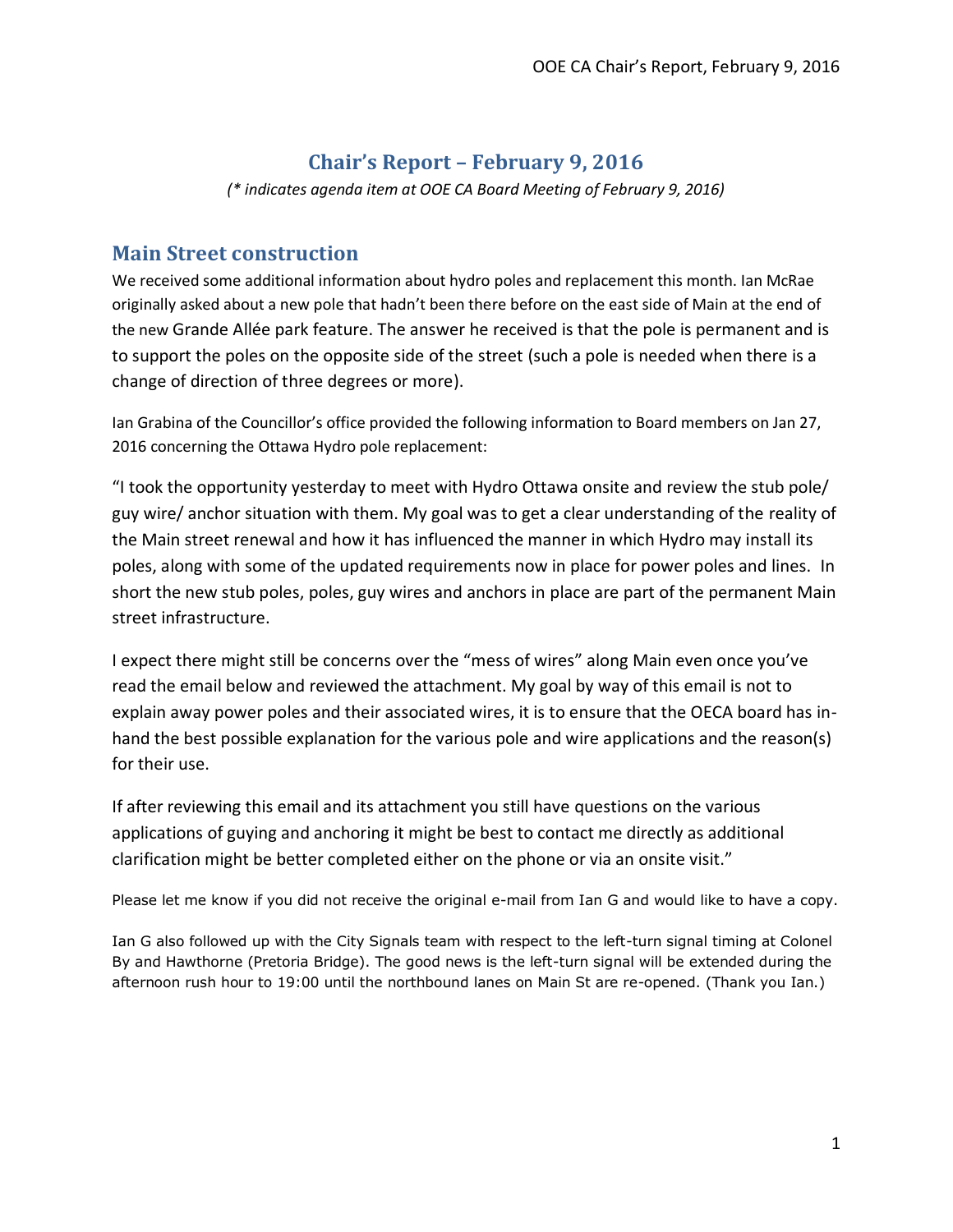## **\*Clegg / Fifth Avenue pedestrian bridge**

Councillor Chernushenko hosted a public information session on February 4 to share the latest updates re this bridge. In particular, information on the proposed design and how we might be able to begin construction sooner than 2020 was provided.

Unfortunately the bridge team did not provide any detailed renderings of the east side of the bridge near Clegg – this situation is supposed to be rectified on the web-site. The rationale provided for these missing drawings was that no major changes were made to the design for this part of the bridge since the last public meeting 3 years ago.

OOE was well-represented, indeed a great many of the questions came from residents of our community. A sampling of questions and answers of particular interest to our community follows:

Q: Will there be pedestrian winter access via the stairs? A: Yes (although several people commented that this is not the case at the Corktown bridge).

Q: Could some of the originally contemplated viewing spots on the bridge be kept? The lily pond on the west side of the bridge should promote as much bio-diversity as possible. Why is a stone wall being contemplated? A: are early in design on reflective spaces and enhanced lily pond. (Note that one of the design changes to reduce costs was to have a single width bridge.)

Q: will light pollution be minimized? A: Yes, LED lighting has come a long way since what was installed at the Corktown bridge.

Q: is there any opportunity to enhance visual/cultural aspects of the design? A: design goals for bridge are desire to be minimal, understated and esthetic; public art will be part of final design

Q: Is there any possibility of switching the cycle and berm ramps on the east side? A: This option has been examined in the past; one consideration was viewing lines, but the team agreed to look at the idea again.

Q: will it be possible to have stairs on the north side of the switchback on the Clegg side? A: key rationale for bridge is to provide connectivity between Clegg and Fifth. Councillor: noted that he would like to see as much connectivity as possible (in multi-directions)

## **Greystone Village update**

Erin O'Connor of Regional will be attending our monthly Board meetings on a regular basis, and will provide updates and respond to questions from the Board or community members.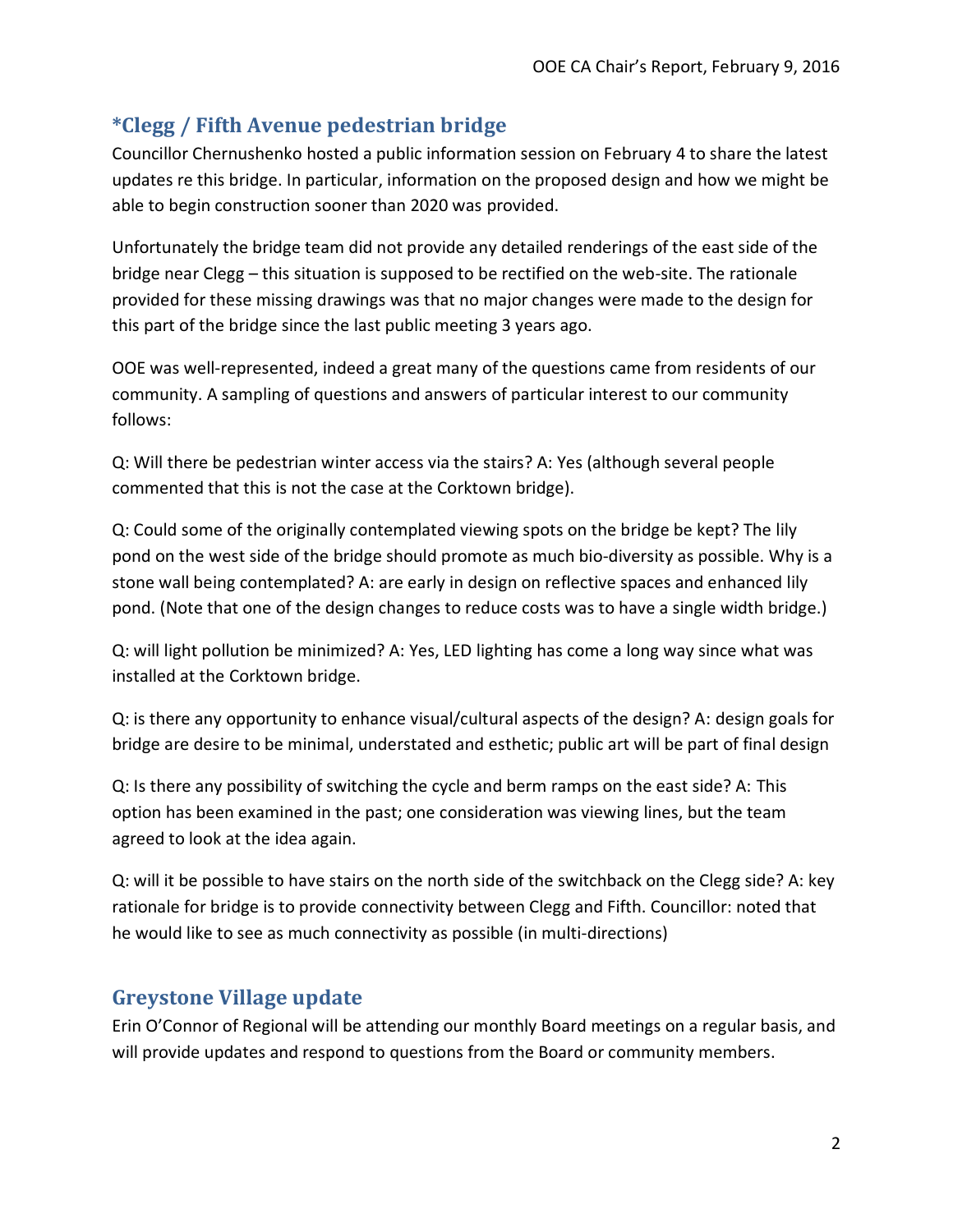### **\*Greystone Village - New park**

On January 29 our ad hoc committee on public space at Greystone (Eddie Gillis , John Dance and Ian McRae) met with representatives from the Regional Group, the City parks planning department (Diane Emerson) and the Councillor and his assistant to review the close-to-final design concept for the Grande Allée and the Forecourt of the Greystone development.

They discussed a follow-up public meeting to provide community residents with an opportunity to review the concept and to provide their comments. Eddie has since spoken with Erin O'Connor of the Regional Group and they have agreed that the best scenario may be for the OOECA to invite Regional to a public meeting at the Old Town Hall and to have the City representatives there as well, although we would be the conveners, not the City. Regional would have boards available with renderings of the design and other materials. It would also be an opportunity for us to highlight the large degree to which Regional has integrated earlier community input into the design. Both Regional and the City are seeking a 'blessing' from the community association on the design, so this would be the occasion to determine if there are any major issues (or perhaps minor ones) that should be raised.

They talked about doing this in the last week of February to give Regional time to get boards, etc ready and for us to advertise the meeting.

#### **\*Secondary dwelling units in accessory structures (i.e., coach houses)**

The City is currently undertaking a zoning study to determine the appropriate zones and standards to permit secondary dwelling units within accessory structures in residential neighbourhoods. These types of units are essentially a small apartment or suite in the backyard of a home or along a laneway. The rationale provided by the City for these changes is to support intensification in established neighbourhoods and broaden affordable housing options.

To date the City has prepared a discussion paper, conducted a survey in the fall (just under 436 surveys were completed by the deadline of Nov 6) and prepared zoning by-law options which were to released on Feb 1. An open house and information session on selected draft options is planned for March 2016, with the release of the final study recommendations in April, and a staff report to the Planning Committee and Council in May.

We discussed the material released by the City to date at our most recent OOE Planning Committee meeting, and we have a number of concerns with possible options and their impact on our community. As a result, we have invited Emily Davies (the officer responsible for this project for the City) to meet with our community to discuss the City's proposed zoning options. She was not available to come to our Feb 9 Board meeting, but has agreed to meet with us later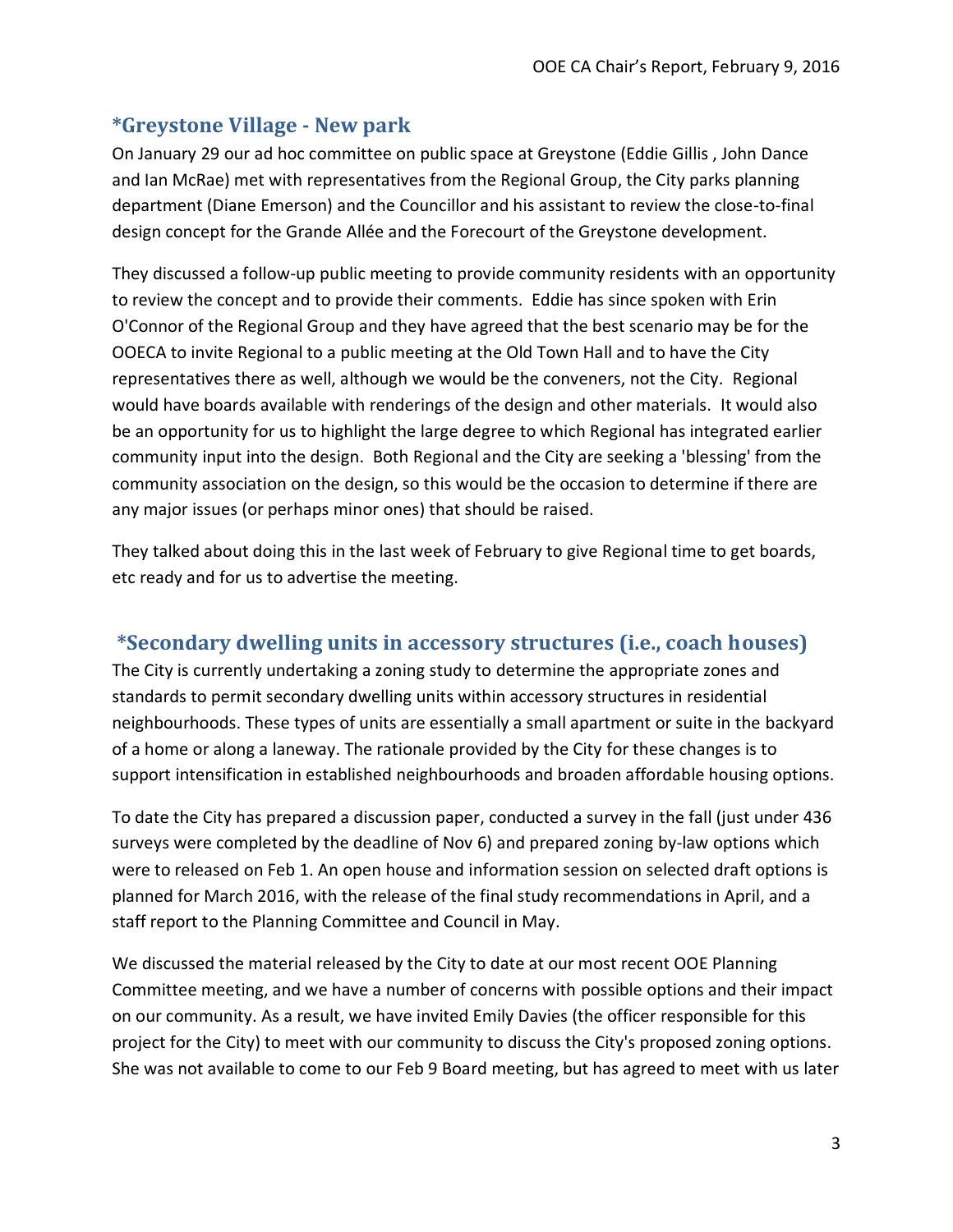in February (we have tentatively booked Feb 22.) The City will be looking for feedback on their latest options piece likely by the end of February.

We indicated to her that we would be particularly interested in:

- gaining a better understanding of the first questionnaire results, e.g., survey information broken down by location of respondents, comments provided by respondents
- determining whether the number of respondents for this survey is "typical" or lower or higher than normal
- the potential of coach houses to eliminate green space and the urban forest, particularly as other policies are encouraging considerable intensification in our community and
- how options for coach houses will fit with the Infill 1 and 2 by-laws.

### **Councillor's Cup**

*OOE Hosers Lose in Final:* The Old Ottawa South "Moose" defeated the OOE "Hosers" in the championship game of the Councillor's Cup hosted by David Chernushenko and the Heron Park Community Association. The nine years of the Cup now have both OOE and OOS each having won four times with Glebe winning the other time. Heron Park has yet to win but every year gets better, narrowly losing to the Glebe in one of the games. The Hosers had a superb team with veterans captain Andrew Matsukubo, Mike Souilliere, Natalie Saunders, and Ian White; Brantwood Rink attendants Jordan Dewar, Nick Workun, and Jacob Bays; and rookies Jill Wigle, Jen Abma, and Susan Redding.

A big thank you goes to John Dance for again taking such an active role in the organization of the Hosers.

#### **Old Town Hall**

On January 19, Ian Grabina, from the Councillor's Office, indicated that "after further investigation, it has been determined that the porch can be repaired instead of demolished." Repairs are planned to begin in the spring of 2016.

The accessibility ramp now appears to be in working order, although the door panels still need to be completed.

#### **\*The Main Event**

The Main Event will be held this year on Saturday, June 18 at Brantwood Park from 10:00am-2:00pm. CAG has again offered to let the OOECA run the BBQ as a fundraiser. Ron Rose has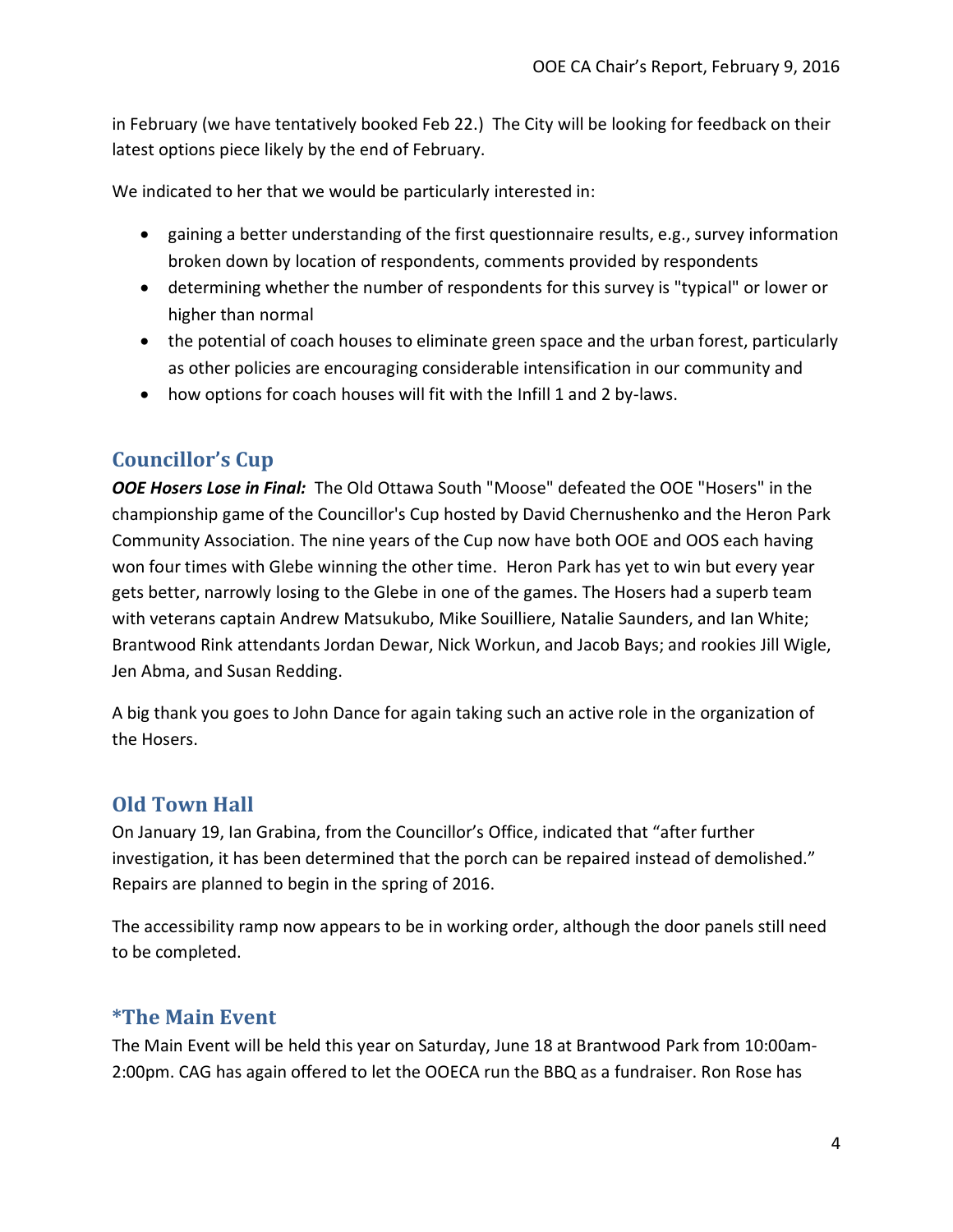done an admirable job in the past coordinating this task and we are looking for a new volunteer to head up the team. CAG has asked us to make a decision re our interest by March 1.

#### **Allocation of Cash-in-Lieu of Parkland (CiLP) funds**

John and I will be meeting with CAG to try to see if we are in agreement on the allocation of at least some of these funds, in particular the Springhurst basketball courts. The meeting will take place after CAG's next Board meeting, which is on Feb 9. If others are interested in participating in this discussion, please contact John or me.

#### **Queensway sound barriers**

Concerns re the lack of sound barriers were brought to our attention by residents of the town houses at the far ends of Havelock, Montcalm and Greenfield. Our Transportation lead Glen Linder has agreed to look into the issue further and raise concerns to municipal and provincial representatives as needed.

#### **Proposed boundary changes to Elgin Street Public School**

After consulting with Catherine Pacella (our Communications rep on the Board + a co-chair of the Elgin Street School Parent Council), I sent the following message to the Ottawa Carleton District School Board, our school trustee (Shawn Menard) and the Centretown school trustee (Erica Braunovan) on January 18 :

"On behalf of the Old Ottawa East Community Association, I would like to express our concern about the Board's current proposal to deal with the over-capacity situation at Elgin Street Public School. While we recognize that there is an immediate need for action to alleviate overcrowding, it is important that permanent decisions are based on more complete analysis.

The consultation period to consider the Board proposal has been very limited, and we believe that a more fulsome examination of the likely new enrolment, as well as possible solutions, is needed. In particular, a solution should better reflect the current over-capacity issue at Viscount Alexander, the near full-capacity of Hopewell Public School and the Lady Evelyn under-capacity.

It appears to us that the Board is proposing a short-term solution to a long-term problem, all without considering some of the major new planned development in our community. Indeed it is our understanding that the Greystone Village and The Corners on Main developments have not been considered in any of the analysis undertaken to date by the Board. These projects will result in a significant increase in population for our community. A solution needs to better incorporate the needs of Old Ottawa East as the former institutional lands are developed."